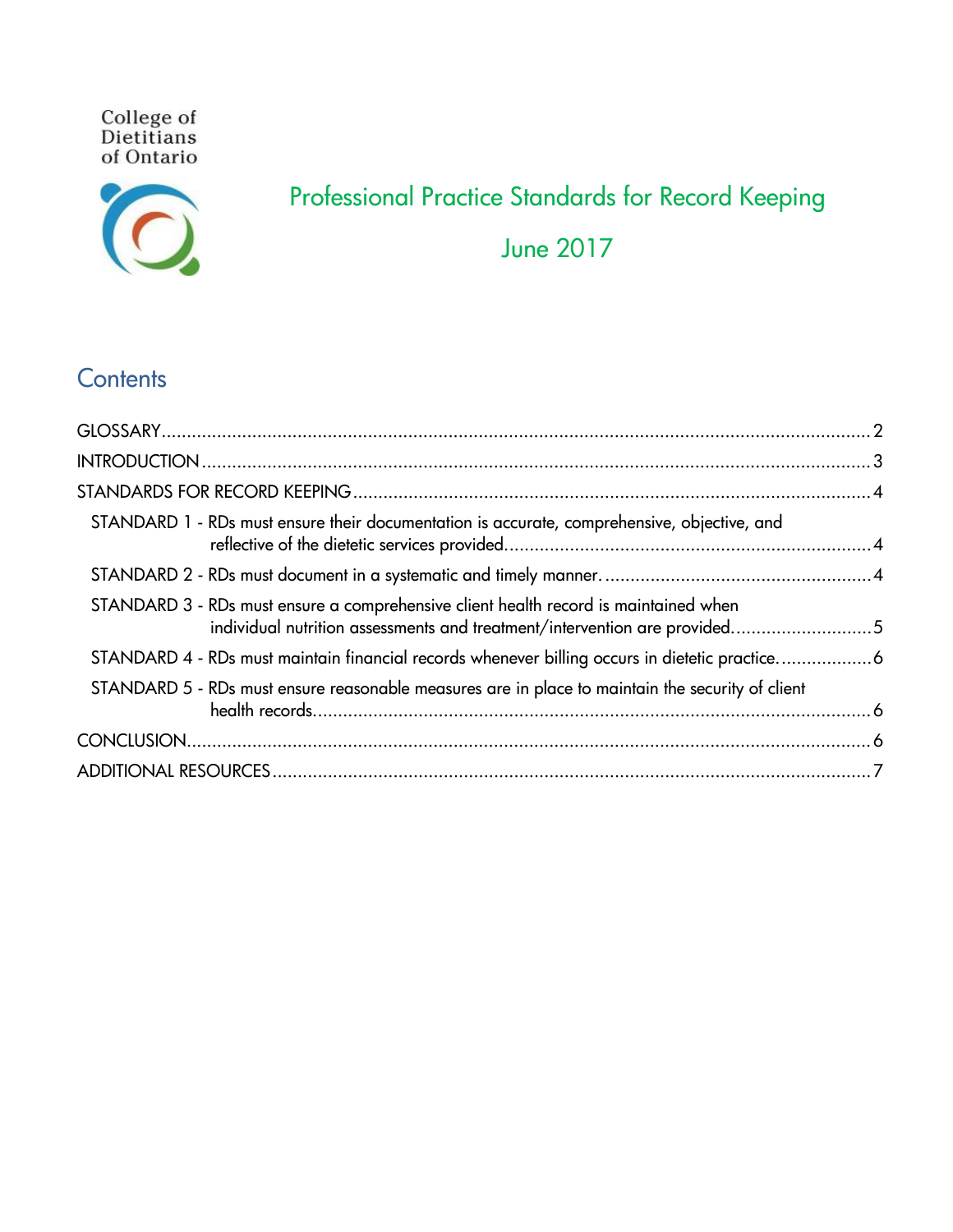## **GLOSSARY**

Agent: In a health care context, persons who are not Health Information Custodians (HICs) (see below) are often termed "agents" with certain obligations under the *Personal Health Information Protection* [Act, 2004](https://www.ontario.ca/laws/statute/04p03) (PHIPA). An agent is any person who is authorized by a HIC to perform services or activities on the HIC's behalf. HICs may designate agents to collect, use, disclose, retain or dispose of personal health information in a private and confidential manner on their behalf. Agents are only permitted to engage in the above- mentioned activities as required to carry out their duties as assigned by their HIC.<sup>1,[2](#page-1-1)</sup>

Individual Client Health Record: Documentation created or gathered that provides information regarding the care that was provided to an individual by a Registered Dietitian and others, as applicable.

Documentation: Information in an electronic or paper format that provides evidence of the actions, events, facts, thought processes, and/or decisions within dietetic practice. Client health records are one component of documentation.

Health Information Custodian (HIC): A person or organization listed in PHIPA that has custody or control of personal health information. A HIC is responsible for collecting, using, disclosing, retaining and securely destroying (as necessary) personal health information in a private and confidential manner on behalf of clients. <sup>1,2</sup> Personal health information remains the responsibility of the HIC at all times, even when that information is used by an agent (see above) on behalf of the HIC.

<span id="page-1-0"></span><sup>&</sup>lt;sup>1</sup> Personal Health Information Protection Act, 2004. S. 2 & 3. Available from: <https://www.ontario.ca/laws/statute/04p03#BK4>

<span id="page-1-1"></span><sup>&</sup>lt;sup>2</sup> Information & Privacy Commissioner of Ontario. (2015). Frequently Asked Questions Personal Health Information Protection Act, Sept 2015. Available from[: https://www.ipc.on.ca/wp-content/uploads/2015/11/phipa-faq.pdf](https://www.ipc.on.ca/wp-content/uploads/2015/11/phipa-faq.pdf)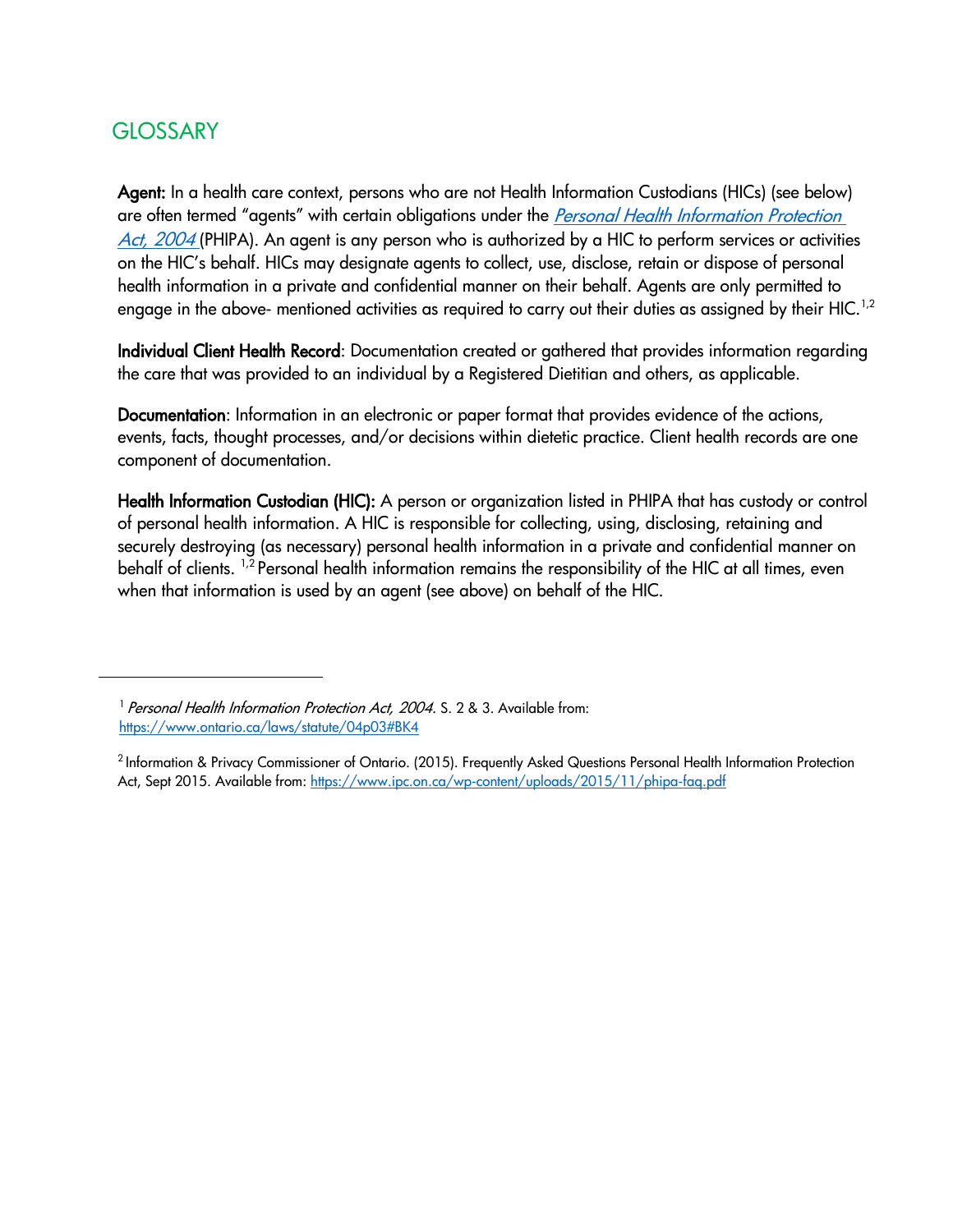### <span id="page-2-0"></span>INTRODUCTION

Record keeping is integral to safe, effective and competent dietetic services. It provides a means to demonstrate how Registered Dietitians (RDs) exercise their critical thinking and professional judgment in an evidence-based, accountable and client-centered manner. Record keeping provides a clear picture of the dietetic services provided.

Approaching record keeping in an organized and systematic way supports individual RD recall, collaborative practice and communication with other health providers and compliance with relevant legislation, including protecting the privacy and confidentiality of personal health information.

The Professional Practice Standards for Record Keeping can be used for a number of purposes including to:

- Fulfill the College's regulatory mandate of public protection.
- Inform the public, employers, other health care providers and College members about the minimum expectations that RDs must meet in their dietetic practice when keeping records.
- Provide performance assessment criteria regarding record keeping for the College's Quality Assurance Program.
- Help guide the College's decision-making in record keeping matters related to professional conduct and competence.
- Support compliance with the required behaviours and performance expectations of RDs surrounding record keeping when practicing the dietetic profession in Ontario.

The Professional Practice Standards for Record Keeping include the required elements and performance expectations that RDs must achieve when maintaining records in dietetic practice. It also reflects the professional obligations when RDs act as Health Information Custodians or as agents as defined in the Personal Health Information Protection Act, 2004 in relation to record-keeping.

Much of the Professional Practice Standards for Record Keeping relate to individual client health records. However, many of the overarching principles within the standards also apply to non-clinical areas of dietetic practice. To provide quidance to RDs outside of clinical practice, the College has Record Keeping [Guidelines](http://www.collegeofdietitians.org/Resources/Record-Keeping/Record-Keeping-Guidelines-(2014).aspx). These Guidelines provide suggestions for enhanced or best practices where "must" statements of a standard may not apply to non-clinical record keeping within dietetic practice. The Guidelines can be used as an accompanying resource to the Professional Practice Standards for Record Keeping.

Each area of dietetic practice has its own unique characteristics. As such, the performance expectations articulated in these standards may not all apply to every area of dietetic practice; their application will depend on client factors and the dietetic practice setting. In addition to complying with the *Professional* Practice Standards for Record Keeping RDs should also follow organizational policies.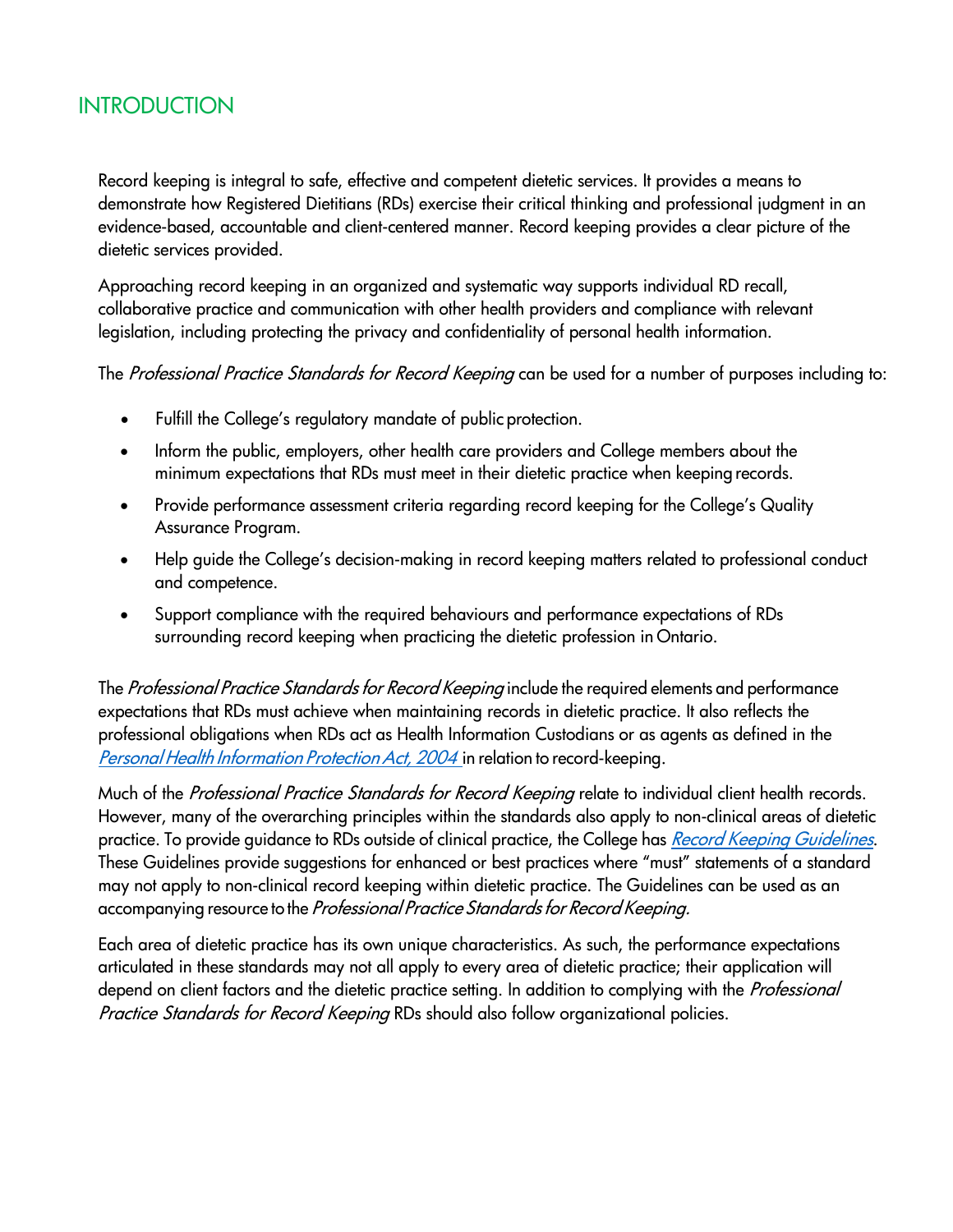## <span id="page-3-1"></span><span id="page-3-0"></span>STANDARDS FOR RECORD KEEPING

STANDARD 1: RDs must ensure their documentation is accurate, comprehensive, objective, and reflective of the dietetic services provided.

A registered dietitian demonstrates the standard by ensuring the following:

- a) Documentation is legible in either written or electronic format.
- b) Language, terms and abbreviations are acceptable to the area of practice and facility in which they practice.
- c) Avoiding statements that are false, misleading or unprofessional.
- d) Any potential, real or perceived conflict of interest and how it was managed is documented.<sup>3</sup>
- e) The record is maintained in either English or French.

#### <span id="page-3-2"></span>STANDARD 2: RDs must document in a systematic and timely manner.

A registered dietitian demonstrates the standard by ensuring the documentation:

- a) Is completed by the RD, except during shared appointments whereby another provider documents nutrition services that were provided which are then verified and signed by theRD.
- b) Is completed at the earliest possible opportunity that is appropriate to the practice setting, following the client interaction/delivery of dietetic services.
- c) Is chronological.
- d) Includes the date the entry was made and the date that the interaction/dietetic services occurred, if documentation occurs after the date of interaction/service.
- e) Is organized to facilitate timely retrieval and use of the information.

<span id="page-3-3"></span>3 Refer to Standards & Guidelines for Conflict of Interest:

<https://www.collegeofdietitians.org/Resources/Standards/Standards-and-Guidelines-COI.aspx>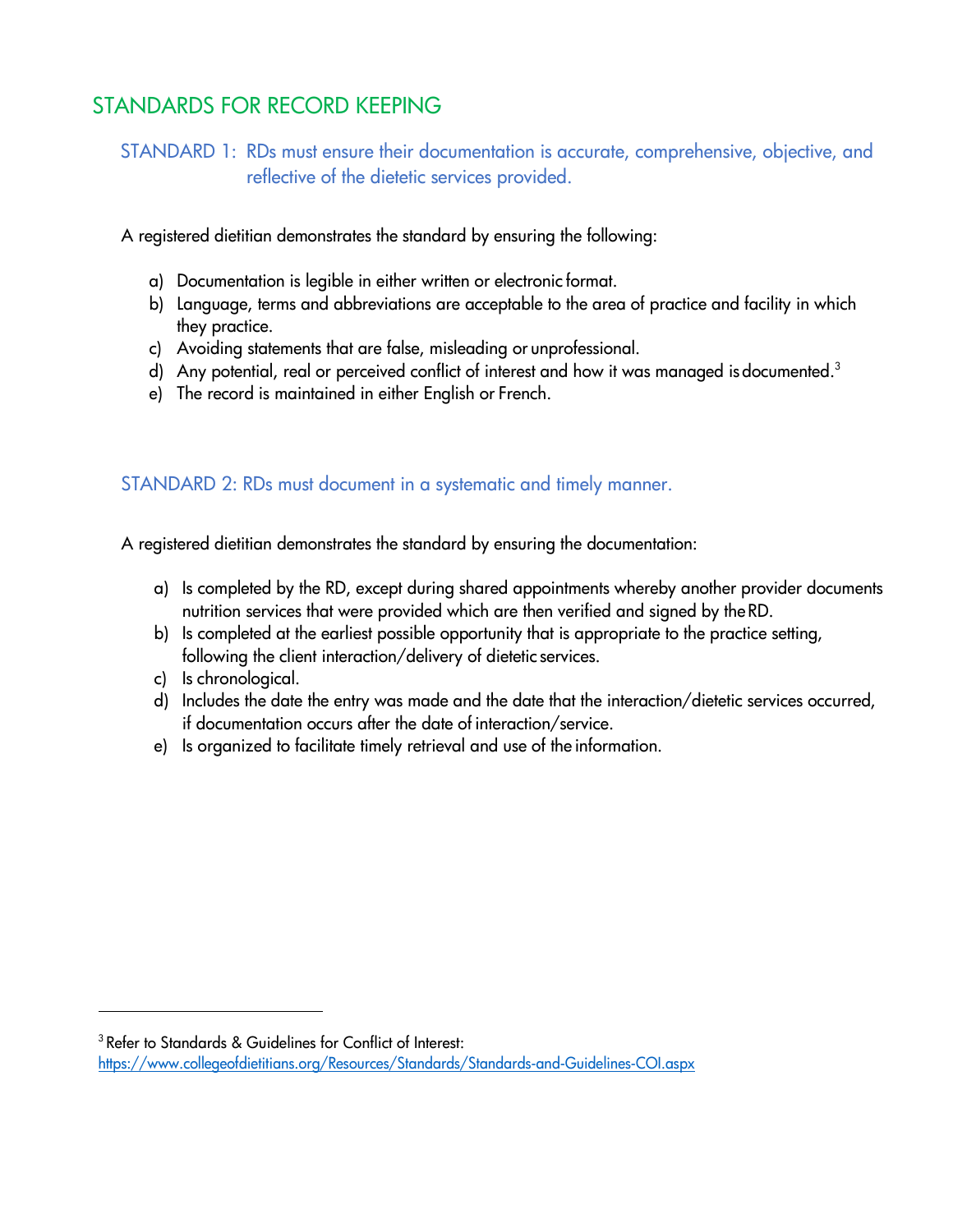#### <span id="page-4-0"></span>STANDARD 3: RDs must ensure a comprehensive client health record is maintained when individual nutrition assessments and treatment/intervention are provided.

A registered dietitian demonstrates the standard by ensuring an individual client health record, in its entirety, includes:

- a) The client's full name and address or unique identifier linking the record to the client, as applicable.
- b) The date of each of the client's visits.
- c) The name of the client's primary care provider, as applicable.
- d) The name of any referring health professional, as applicable.
- e) The reason for the client's referral, as applicable.
- f) The client's relevant medical history and social data related to the nutritionintervention.
- g) Express consent, or refusal/withdrawal of such consent, from the client/substitute-decision maker (and implied consent as per RD's professional judgment) obtained for nutrition assessment, treatment and/or the collection, use and disclosure of personal health information.
- h) The assessment conducted, including the tools used and performance of controlled acts under the scope of dietetic practice or through medical directives/delegations.
- i) The assessment findings obtained, the issues identified, the goals for nutrition intervention and the nutrition care plan.
- j) The recommendations or orders made (including via medical directives as per facility requirements) for diet orders, nutrition supplements, tests and consultations requested to be performed by any other person.
- k) Progress notes containing a record of services rendered and any significant findings including those resulting in changes to the nutrition care plan.
- l) Reports received in respect of the client's health.
- m) Particulars about discharge planning, including the referral of the client to another health professional, as applicable.
- n) Particulars of nutrition care that was commenced but not completed, including reasons for noncompletion.
- o) A summary (or copies, as applicable) of any telephone, email, other online or written communication with the client.
- p) A summary (or copies, as applicable) of any educational resources provided to the client.
- q) Any relevant coordination of care and services to enable client-centered care.
- r) Any reason a client may give for cancelling or not showing up for an appointment, or refusing the service of a member, as applicable.
- s) Copies of reports issued to other sources.
- t) The RD who made the entries is clearly identified using their practice name as indicated in the College's Register of Dietitians and professional designation (RD or RegisteredDietitian).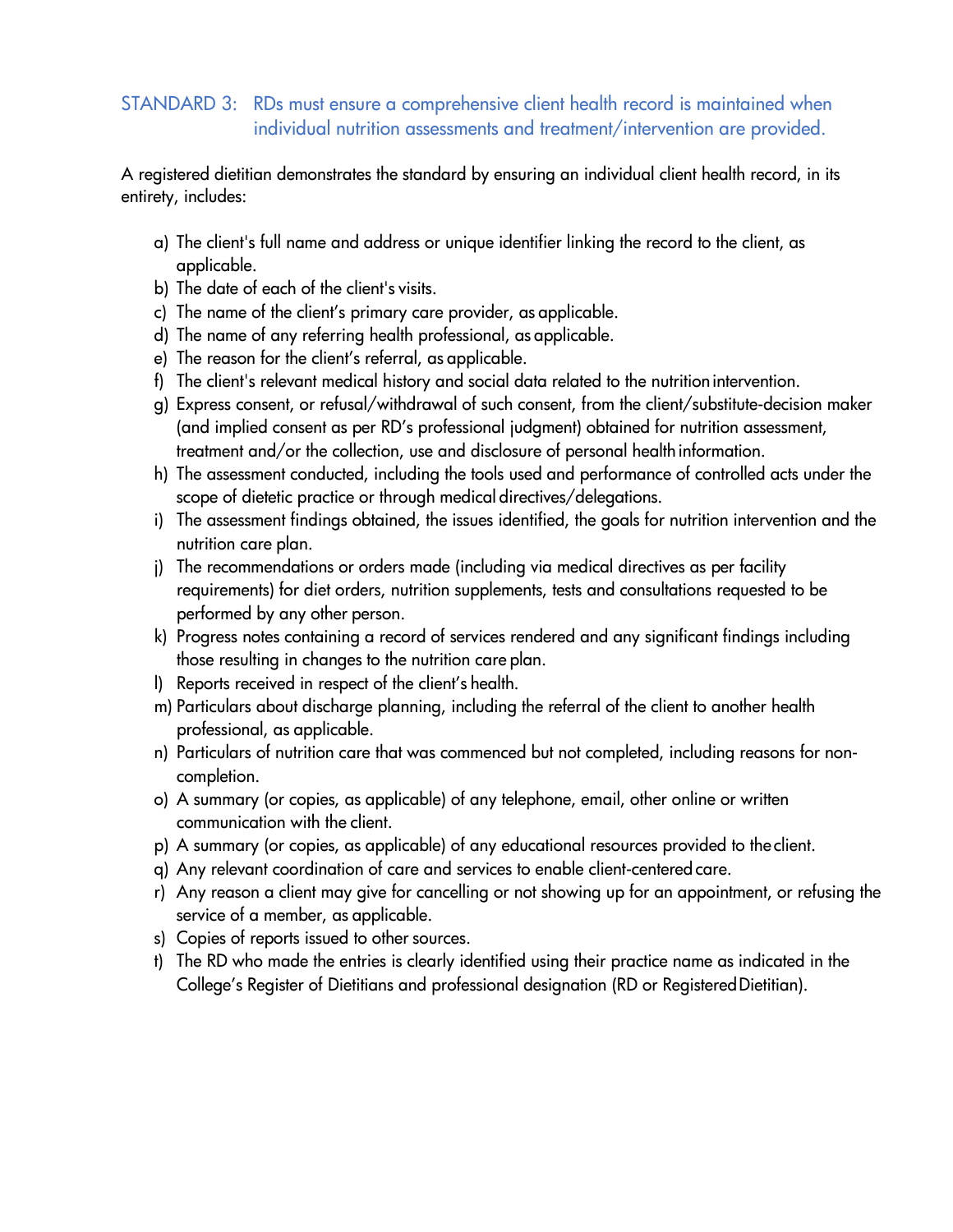#### <span id="page-5-0"></span>STANDARD 4: RDs must maintain financial records whenever billing occurs in dietetic practice.

A registered dietitian demonstrates the standard by ensuring:

- a) Receipts are issued for dietetic services and/or products sold to clients, either directly or indirectly through a third party.
- b) Records of receipts issued and payments received are documented in either the client health record, the RD's accounting records or both (as applicable).
- c) A system is in place for the secure retention of financial records for individual counsellingservices:
	- i. At least 10 years after the date of the client's last visit; or
	- ii. If the client was younger than 18 at the date of the last visit, at least 10 years after the date that the client turns, or would have turned, 18 years of age.

#### <span id="page-5-1"></span>STANDARD 5: RDs must ensure reasonable measures are in place to maintain the security of client health records.

A registered dietitian demonstrates the standard by ensuring the following:

- a) Entries are permanent.
- b) Systems are in place to ensure that content is not lost/deleted.
- c) Additions or corrections to an RD's documentation preserve the original content.
- d) In interprofessional settings, an audit trail of persons entering information can be created.
- e) Collection, use, storage, disclosure, transmission and disposal of personal health information maintains the client's privacy and confidentiality (e.g. through the use of physical controls, passwords and/or encryption, as applicable).
- f) RDs follow privacy legislation when acting as a Health Information Custodian (HIC) or an agent of a HIC.
- g) A system is in place for the secure retention of client health recordsfor:
	- i. At least 10 years after the date of the client's last visit; or
	- ii. If the client was younger than 18 at the date of the last visit, at least 10 years after the date that the client turns or would have turned 18 years of age.

## <span id="page-5-2"></span>**CONCLUSION**

RDs must understand their legal and professional requirements for record keeping. It is expected that all RDs will comply with the Professional Practice Standards for Record Keeping when practicing dietetics. RDs are required to meet the Standards that are relevant to their practice environment and practice functions and in addition, comply with their facility policies. Where RDs fall below the College's expectations, the Professional Practice Standards for Record Keeping will be used as a basis for quality assurance assessments or investigations and may guide the development of remediationplans.